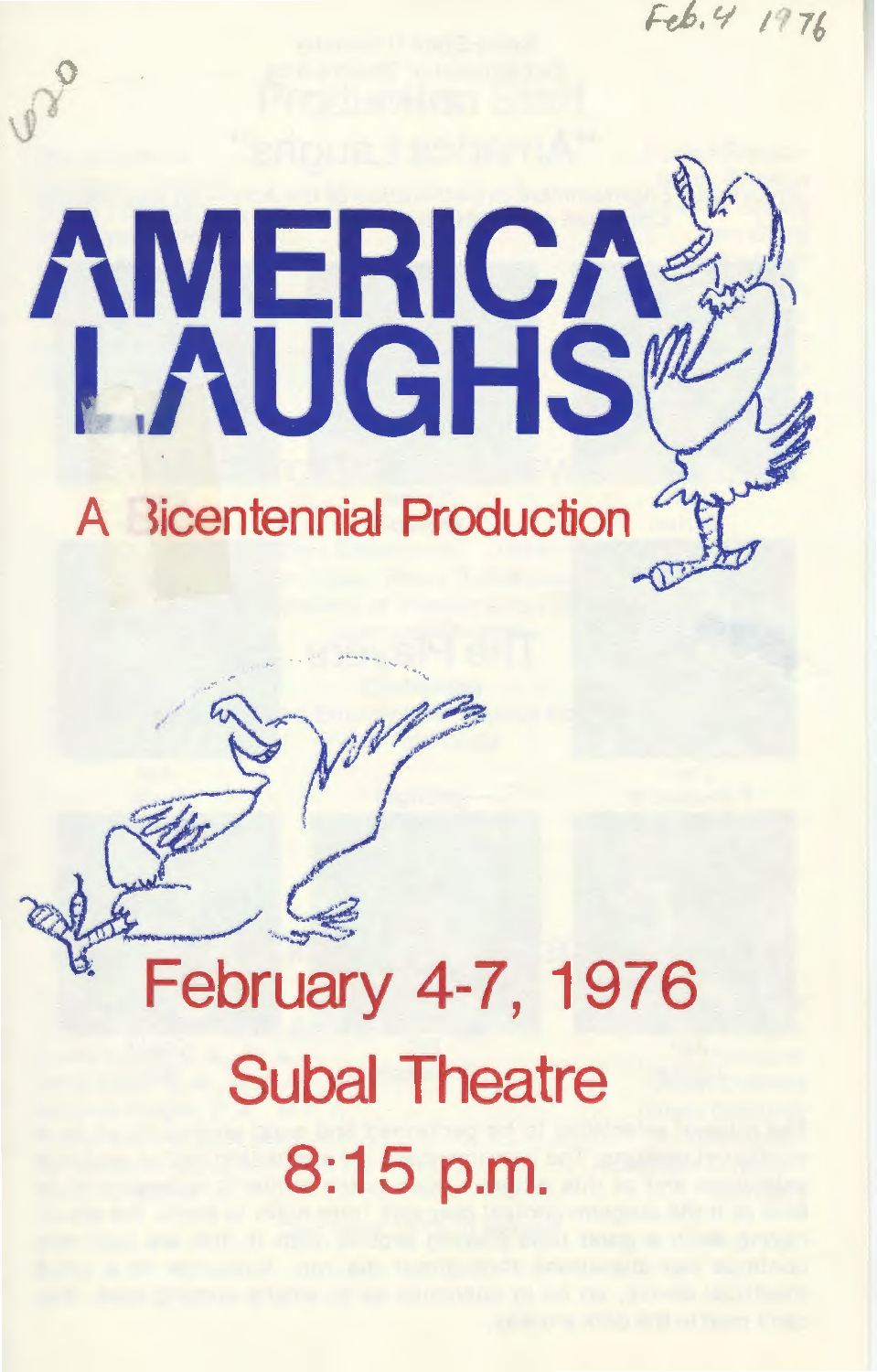Boise State University Department of Theatre Arts presents

### **"America Laughs"**

An Original Entertainment in Celebration of the American Bicentennial Compiled and Edited by Dr. Robert E. Ericson



The titles of selections to be performed and sung are not listed for a number of reasons. The cast members are alternating nights on some selections and as this program goes to the printer it is beginning to look as if the program context may vary from night to night. We are all having such a good time playing around with it that we just may continue our alterations throughout the run. Suspense is a good theatrical device, so be in suspense as to what's coming next. You can't read in the dark anyway.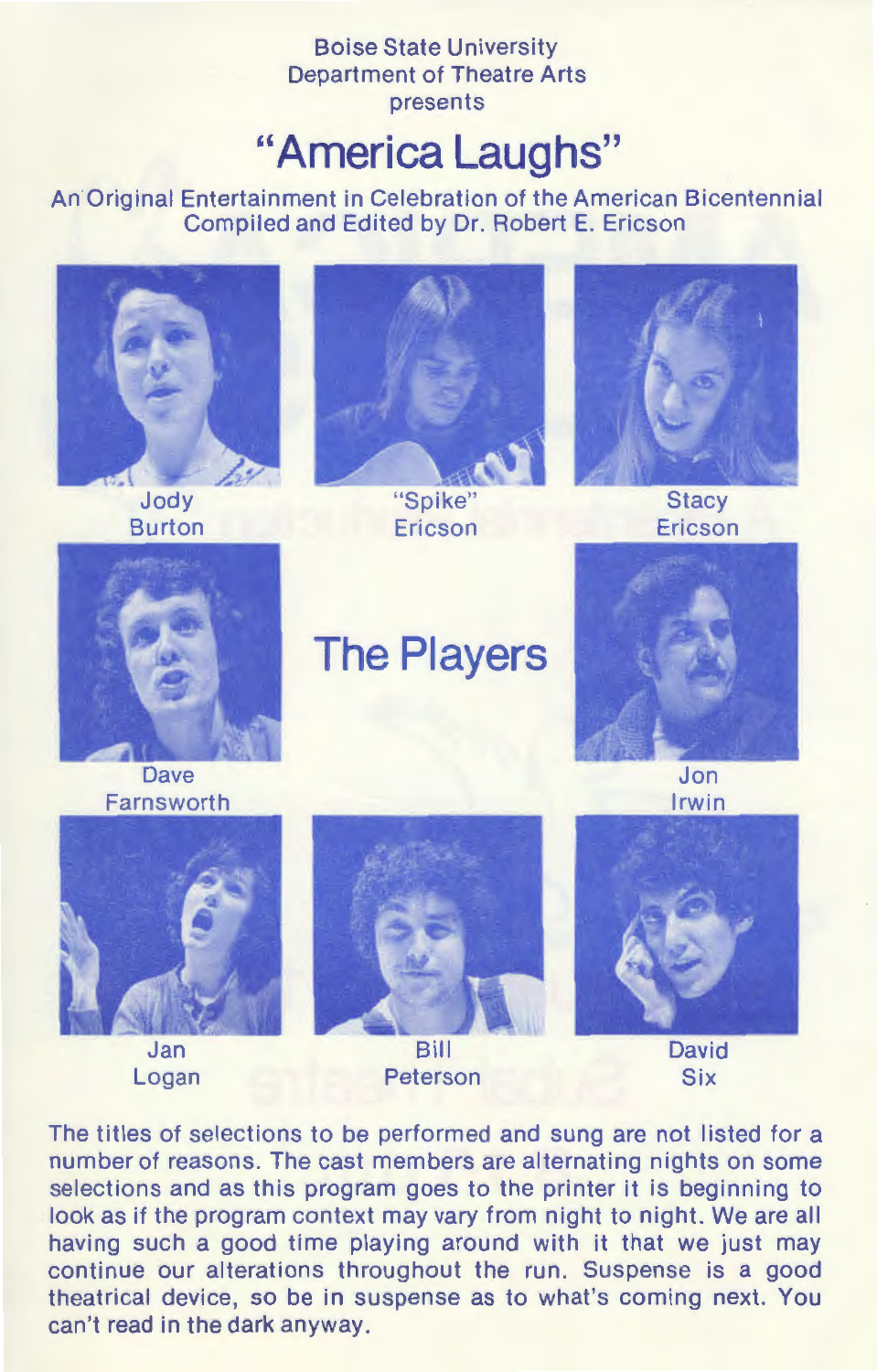# **Production Staff**

# **Production Crews**

#### **Scenery**

Student Employees: Jon Irwin, Marv Cock, Bruce Richardson. Members of Theatre Arts 118: Technical Theatre

**Costuming**  Student Employees: Nancy Harms and Tam Cudd

> **Lighting**  Eric Bischoff (head) **Trish Coonts**

#### **Theatre Arts Staff**

| Robert E. Ericson, B.S., M.A., Ph.D. Chairman and Director   |  |
|--------------------------------------------------------------|--|
| Charles E. Lauterbach, B.A., M.A., Ph.D.  Associate Director |  |
|                                                              |  |
|                                                              |  |
| Delores Ringer, B.A., M.F.A. Guest Designer                  |  |
| Roger Bedard, B.A., M.F.A. Designer*                         |  |
| Del Corbett, B.A., M.F.A.  Associate Director*               |  |
|                                                              |  |

\*on leave 1975-76 season